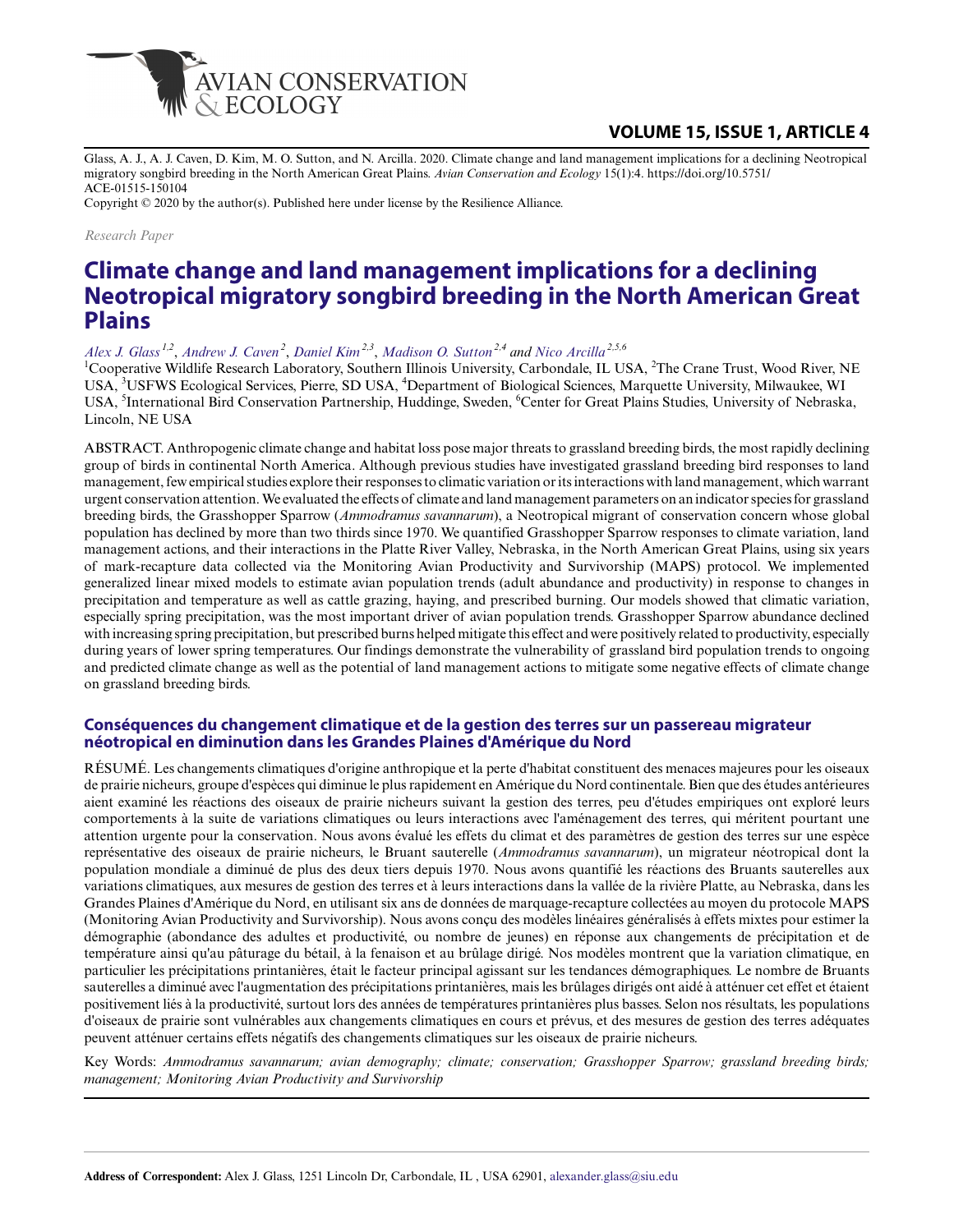#### **INTRODUCTION**

Anthropogenic climate change is affecting biodiversity worldwide, including over half of North American bird species, and its effects are expected to intensify in the coming years (Foden et al. 2013, Langham et al. 2015). Under current climate change predictions, North American breeding birds will encounter increasingly novel climates characterized by large seasonal and spatial climate variation that may pose serious threats to their populations (La Sorte et al. 2019). At the same time, agricultural expansion and intensification (Rickletts et al. 1999, Samson et al. 2004) has been driving worldwide declines in habitat and terrestrial biodiversity (Millennium Ecosystem Assessment 2005, Butchart et al. 2010). One of the world's largest temperate grassland ecosystems, the Great Plains has incurred more habitat loss and hydrological change than any other North American ecosystem because of agricultural expansion and intensification (Sohl et al. 2019). Consequently, birds breeding in the Great Plains have suffered the steepest declines of any region on the continent (Rosenberg et al. 2016, NABCI 2017). Ongoing climate change is expected to cause further declines in Great Plains breeding birds by driving range contractions and shifts (Gorzo et al. 2016). However, few empirical studies in the Great Plains have assessed breeding bird responses to climatic variation or their interactions with habitat management, limiting our ability to deal with these threats through adaptive management and conservation planning.

Great Plains grasslands are disturbance-dependent ecosystems that were historically shaped by seasonal flooding, wildfires, and ecosystem engineers such as American bison (*Bison bison*) and black-tailed prairie dogs (*Cynomys ludovicianus*; Currier 1982, Collins 1990, Anderson 2006). These natural disturbances have been virtually eliminated since the European colonization of the Great Plains and subsequent extirpation of bison, prairie dogs, and other ecosystem engineers from most of their native range as well as the damming of rivers and suppression of wildfires. Today, land management practices such as prescribed burning, cattle grazing, and haying may partially mimic the natural disturbances of the past (Gibson and Hulbert 1987, Briggs and Knapp 1995, Briggs et al. 2005). Such disturbances maintain habitat for a wide variety of grassland breeding birds and other taxa by creating heterogeneity in grassland structure, species composition, and successional state (Thogmartin et al. 2006, Fuhlendorf et al. 2006, 2009). Grassland structure and composition are critical components of breeding bird habitat quality, and may vary dramatically from year to year depending on land management actions and climatic variation (Patterson and Best 1996, Fuhlendorf and Engle 2004, Winter et al. 2005, Coppedge et al. 2008, Gorzo et al. 2016).

Grassland breeding bird species have evolved to specialize in particular ecological niches within disturbance gradients, such that land management practices have significant consequences for their breeding success (e.g., Delaney et al. 2002, Reinking 2005, Sutter and Ritchison 2005, Coppedge et al. 2008, Rahmig et al. 2009). Henslow's Sparrows (*Centronyx henslowii*), for example, tend to nest in mature tallgrass prairies three or more years postdisturbance, e.g., grazing, haying, burning, which harbor significant levels of nesting material (Herkert 1998, Thogmartin et al. 2006, Fuhlendorf et al. 2009). Upland Sandpipers (*Bartramia longicauda*), by contrast, tend to forage and nest in

grasslands with more recent disturbances (Dechant et al. 2002, Thogmartin et al. 2006, Fuhlendorf et al. 2009). Studying grassland birds' responses to land management enables sciencebased conservation efforts, but few empirical studies have examined the role that climatic factors, e.g., precipitation or temperature, play in moderating, mitigating, or enhancing the intended effects of land management actions on birds (Jones et al. 2007, Yarnell et al. 2007, Archibald 2008, Kim et al. 2008).

Ongoing anthropogenic climate change is predicted to strongly affect temperature and precipitation levels in the Great Plains, now and in the future (Ojima et al. 2012, Gorzo et al. 2016). Grassland bird populations as a group have exhibited  $> 50\%$ declines in abundance since 1970 (Rosenberg et al. 2019), and effective conservation planning will require information about avian responses to climatic variation as well as land management. Here, we examine the effects of climate and land management variables on the Grasshopper Sparrow (*Ammodramus savannarum*), an indicator species whose densities are effective predictors of the densities of many other grassland breeding bird species, such as Eastern and Western Meadowlarks (*Sturnella magna, S. neglecta*), Bobolinks (*Dolichonyx oryzivorus*), Henslow's Sparrows, and Dickcissels (*Spiza americana*; Thogmartin et al. 2006, Rosenberg et al. 2016, Elliot and Johnston 2018). A Neotropical migrant whose wintering range extends from southern United States and Mexico to Central America and the Caribbean, the Grasshopper Sparrow has an extensive breeding range in North America, but is uncommon to rare in many parts of its range (Vickery 1996). Its global population has fallen by nearly 70% since 1970, leading to its designation as a species of conservation concern by the U.S. Fish and Wildlife Service (Ruth 2015, Rosenberg et al. 2016). Grasshopper Sparrow breeding abundance peaks in the central Great Plains (Sauer et al. 2014), but its Nebraska population has been declining nearly 2% annually (Silcock and Jorgensen 2018) as grasslands continue to be converted to monoculture crops.

Grasshopper Sparrows forage exclusively on the ground, hunting grasshoppers, other arthropods, and seeds (Martin et al. 1951, Vickery et al. 1999). To maximize their foraging success during the breeding season, they tend to select relatively dry, sparsely vegetated sites in tallgrass prairies with patchy bare ground (Delaney et al. 1985, Vickery et al. 1999), which tend to be associated with frequent disturbance (Vickery 1996, Balent and Norment 2003, Ruth 2015). Studies in other systems have found correlations between Grasshopper Sparrow abundance and frequent burning and grazing (Swengel and Swengel 2001, Guiliano and Daves 2002, Sutter and Ritchison 2005, Fuhlendorf et al. 2006), with abundance peaking around one to two years after burning (Fuhlendorf et al. 2006, Powell 2006, 2008). Grasshopper Sparrows construct highly cryptic nests that typically feature overhanging grasses and a side entrance (Vickery et al. 1999, Fogarty et al. 2017), camouflage that provides some protection against predators, and brood parasitism by Brownheaded Cowbirds (*Molothrus ater*; Vickery et al. 1999).

Here, we assess breeding Grasshopper Sparrow population responses to climatic variation and land management in tallgrass prairie in the Platte River Valley in the central Great Plains. Our main objective was to elucidate their vulnerability to ongoing and future climate change and to investigate the ability of targeted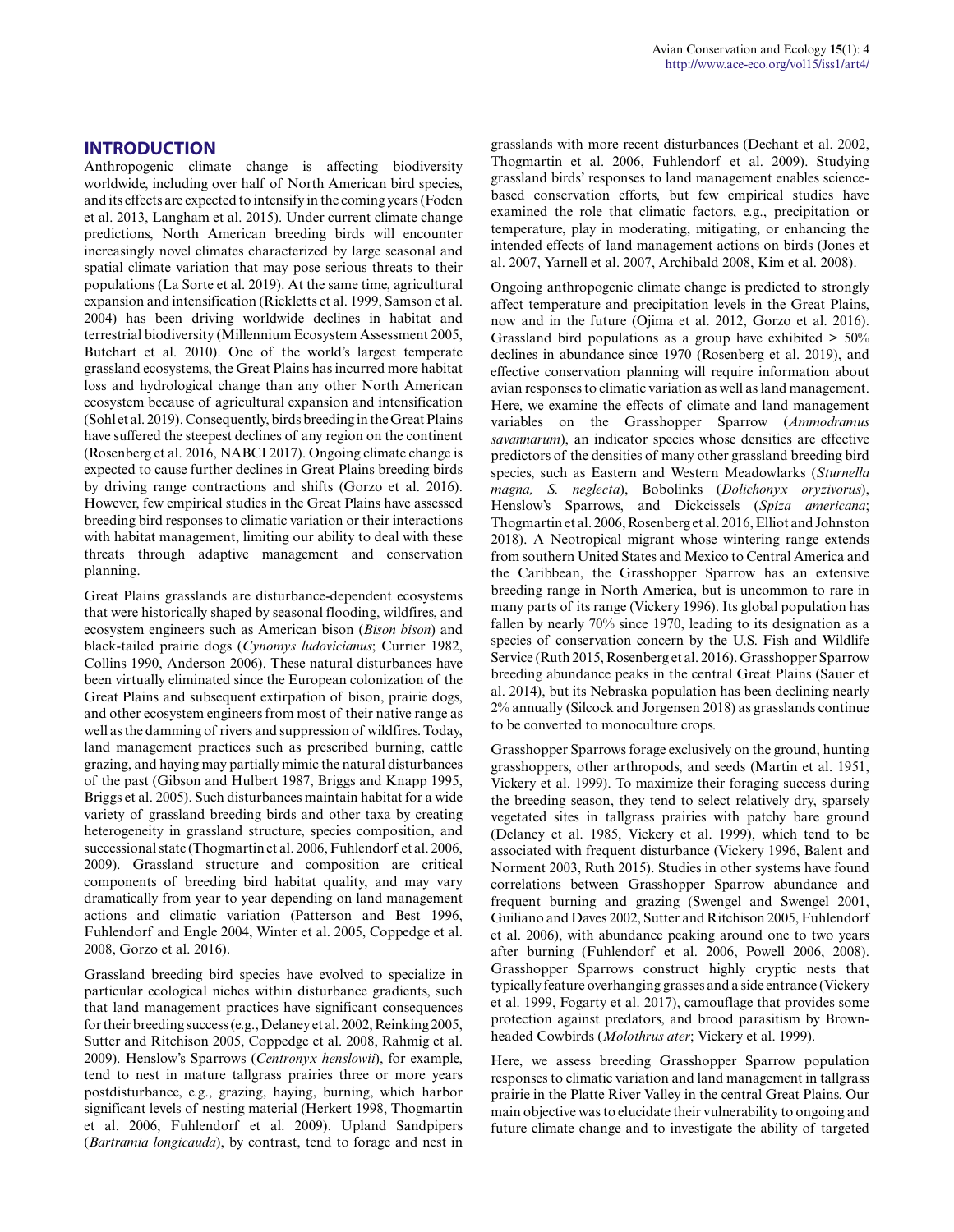

**Fig. 1**. Map of Grasshopper Sparrow sampling locations in the central Platte River Valley, Nebraska Great Plains.

land management to mitigate those impacts. We hypothesized that climatic variation would strongly influence Grasshopper Sparrow abundance, because changes in precipitation and temperature affect soil moisture and vegetation growth that are critical to successful foraging and breeding (Rahmig et al. 2009, Ahlering and Merkord 2016). Specifically, we predicted that higher temperatures would be associated with bird declines (Gorzo et al. 2016) in association with decreased food availability and increased physiological stress on birds, and that higher precipitation levels would be correlated with declining population trends (Kim et al. 2008) in association with flooding and plant growth in excess of ideal foraging or breeding conditions for this species. We further hypothesized that managed disturbances, which regulate biomass production and vegetative structure, could magnify or mitigate the impacts of climatic variation on bird abundance and productivity (Fuhlendorf and Engle 2004, Thogmartin et al. 2006, Kim et al. 2008).

## **METHODS**

#### **Study system**

We investigated Grasshopper Sparrow abundance and productivity on ~2025 ha of lowland tallgrass prairie in the central Platte River Valley, Nebraska (40.798 °N, -98.416 °W, ~600 m asl). A globally recognized Important Bird Area (Poague 2019), the central Platte River Valley features riparian wet meadows and lowland tallgrass prairies that provide breeding and stopover habitat for a high diversity of birds, particularly migratory waterbird and grassland breeding species (Lingle and Hay 1982, Sharpe et al. 2001, Kim 2005, Johnsgard and Brown 2013). A remnant of the critically endangered North American Central and Southern Mixed Grasslands ecoregion, where 95% of native habitat has been converted to agriculture and other human uses, this landscape harbors the highest floristic diversity of any North American grassland (Barbour et al. 1980). The Platte River extends the westward reach of eastern tallgrass prairie habitat by raising the water table and increasing available subsurface moisture for the long roots of perennial prairie grasses (Currier 1982, Kaul and Rolfsmeier 1993, Kaul et al. 2006). Habitat in this region was historically structured by disturbances caused by Plains bison (*Bison bison bison*), wildfires, and seasonal floods that prevented woody encroachment and maintained early successional vegetation (Williams 1978, Anderson 2006). European colonization in the late 19th century fundamentally altered wildlife in this region by causing extinctions, extirpations, and population reductions of many native species and subspecies such as the Eskimo Curlew *(Numenius borealis),* Great Plains wolf (*Canis lupus nubilus*), American bison, black-tailed prairie dog, and Greater Prairie-Chicken (*Tympanuchus cupido*). Many nonnative species were subsequently introduced, both accidentally and deliberately, including cattle, exotic grasses, and other plants and animals that have major impacts on surviving native species (Willson and Stubbendieck 2000). Seasonal flood pulses were also substantially reduced through extensive damming of the Platte River (Currier 1982, Junk et al. 1989).

#### **Study design**

We carried out fieldwork on two adjacent river islands, Mormon and Shoemaker islands, which constitute the largest contiguous expanse of prairie habitat remaining in the central Platte River Valley (Krapu et al. 2014). Land management practices in our study area included rotational cattle grazing (resting every three to four years), and haying (every two to four years), and patch burning (every two to six years). During our sampling period, burning took place in the spring prior to the bird breeding season, while grazing periods often overlapped with the breeding season. Haying occurred after the breeding season in the late summer or fall. We sampled birds at a total of 16 grassland sites (Fig. 1), of which three sites were sampled for six consecutive years, while 13 were sampled for periods between one to five years. Of the 16 total sites, 10 were grazed, four were hayed, and two were neither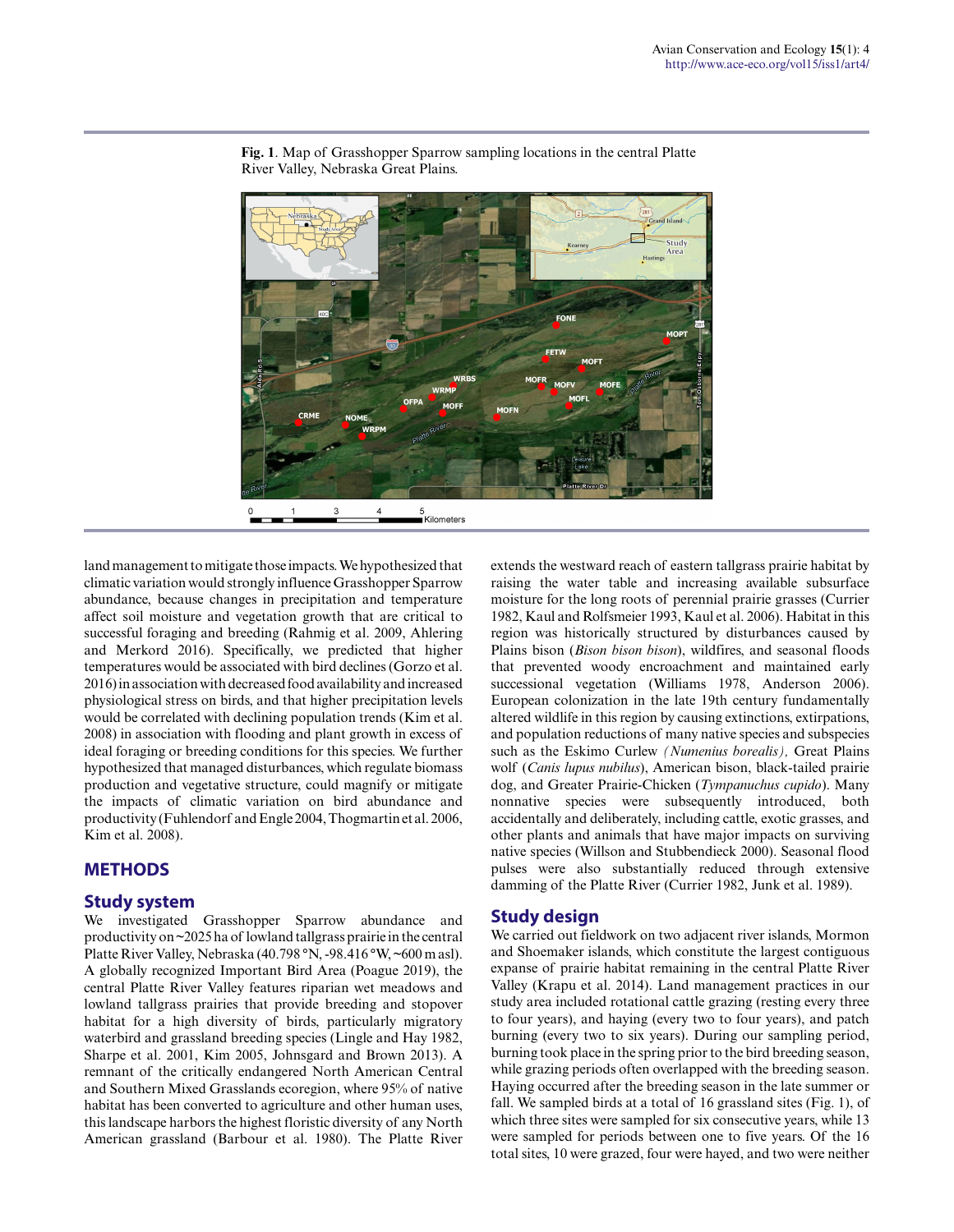| <b>Site</b> | <b>Size</b><br>(ha) | Years MAPS stations were active    | Grazed/<br>Hayed | Burned                                |
|-------------|---------------------|------------------------------------|------------------|---------------------------------------|
|             |                     |                                    |                  |                                       |
| <b>CRME</b> | 117                 | 2003, 2004                         | Neither          | Spring 2004                           |
| <b>FETW</b> | 104                 | 2005, 2006, 2007                   | Grazed           | Spring 2005                           |
| <b>FONE</b> | 130                 | 2003, 2004, 2005, 2006, 2007       | Grazed           | Spring 2001, Spring 2005              |
| <b>MOFE</b> | 118                 | 2002, 2003, 2004, 2005, 2006, 2007 | Hayed            | Spring 2000, Spring 2006              |
| <b>MOFF</b> | 94                  | 2002, 2004, 2005, 2006, 2007       | Grazed           | Spring 2001, Spring 2006              |
| MOFL        | 118                 | 2003                               | Hayed            | Spring 2000                           |
| <b>MOFN</b> | 118                 | 2002, 2004, 2005, 2006, 2007       | Grazed           | Spring 2003, Spring 2007              |
| <b>MOFR</b> | 104                 | 2003, 2006, 2007                   | Grazed           | Spring 2002, Spring 2004              |
| <b>MOFT</b> | 130                 | 2002, 2003, 2004, 2005, 2006, 2007 | Grazed           | Spring 2004, Spring 2007              |
| <b>MOFV</b> | 103                 | 2002, 2005, 2006                   | Hayed            | Spring 1996                           |
| <b>MOPT</b> | 103                 | 2005, 2006, 2007                   | Grazed           | Spring 2005                           |
| <b>NOME</b> | 55                  | 2003, 2004, 2005, 2006, 2007       | Hayed            | Spring 2000, Spring 2004, Spring 2007 |
| <b>OFPA</b> | 49                  | 2003, 2004, 2007                   | Grazed           | Fall 1998, Spring 2007                |
| <b>WRBS</b> | 29                  | 2002, 2003, 2004, 2006             | Grazed           | Spring 2002, Spring 2003              |
| <b>WRMP</b> | 33                  | 2005                               | Grazed           | Spring 2002                           |
| <b>WRPM</b> | 14                  | 2002, 2003, 2004, 2005, 2006, 2007 | Neither          | Spring 2000, Spring 2007              |

**Table 1**. Grasshopper Sparrow (*Ammodramus savannarum*) sampling locations (Monitoring Avian Productivity and Survivorship [MAPS] stations) in the central Platte River Valley, Nebraska Great Plains: site names and characteristics 2002–2007.

grazed nor hayed. All of the sites were burned at least once during the years in which the data were collected (Table 1). Sites (hereafter pastures) ranged in size from 14 to 130 ha (mean = 88.7 ha, median = 103.5 ha), and were delineated by physical barriers including fencing, sloughs, river channels, and roads.

## **Bird sampling**

We analyzed mark-recapture data collected annually from May 2002 to August 2007, using methods standardized by the Monitoring Avian Productivity and Survivorship (MAPS) program (DeSante and Kaschube 2009, DeSante et al. 2017) under U.S. federal bird banding permit 23224. Twelve mist nets (12 x 3 m, 30 mm mesh) were set up in each pasture in areas ranging in size from 180 x 200 m to 450 x 480 m (mean = 287 x 323 m). In accordance with MAPS protocols, each sampling occasion consisted of a netting period of six hours following sunrise (~0600) approximately once every 10 days. Effort was consistent for each sampling occasion and across years. Starting in 2005, most pastures were netted in a 300 x 300 m grid, with three rows of four nets. We identified birds captured and fitted each with a uniquely numbered USGS aluminum band, and recorded sex, age, and biometric measurements before releasing them on site (Pyle 1997).

## **Quantifying climate and land management parameters**

We considered both climate and management parameters as independent variables (Table 1). We generated climate parameters using temperature and precipitation measurements from the National Oceanic and Atmospheric Administration (NOAA 2017) online database for the city of Grand Island, Nebraska (located approximately 20 km northeast of our research site). We created four variables to estimate yearly climatic variation: average temperature and total precipitation for the spring (March-May) of the current year, and average temperature and total precipitation for the previous year (January-December).

To investigate the effects of management actions, we created three management variables that represented time (months) since disturbances (grazing, haying, and burning) at sampling sites. For this analysis, we capped months since disturbance at 240 months (20 years), because management actions that occurred earlier than this were unlikely to have any predictable effect on habitat structure (Collins 2000). To investigate the effects of management intensity in the case of grazing, we created two additional management variables that quantified grazing via the cattle stocking rate on grazed pastures. We measured stocking rate in animal unit months per hectare (AUM/ha), which is defined as the forage requirement for one animal unit (mature cow and calf pair) for a 1-month period (Hamilton 2007, Johnson et al. 2011). Our first stocking rate variable quantified AUM/ha at each study site at the time of data collection (hereafter referred to as current stocking rate). Our second variable represented the average AUM/ ha at each site for the sampling year plus the four years preceding data collection, i.e., grazing history. Sites that were not grazed during MAPS data sampling were given a value of 0.

## **Statistical analysis**

We analyzed Grasshopper Sparrow capture data across all 16 sites using R Studio version 3.4.0 (R Core Team 2017). We removed recaptures of individuals that occurred during the same year and at the same site from the dataset to avoid double-counting. Pastures in this study were often grazed for the first or second half of the summer, meaning that the values of variables such as months since grazing and current stocking rate could change for a single pasture within a banding season. To address this issue, each banding season was separated into two sampling periods for analysis, which broadly correspond to the first and second halves of the bird breeding season. The first sampling period covered MAPS periods 3–6, roughly the end of May until the beginning of July, and the second covered MAPS periods 7–10, or the beginning of July until the beginning of August. We quantified two different response variables: (1) the number of unique adult Grasshopper Sparrows captured, an index of abundance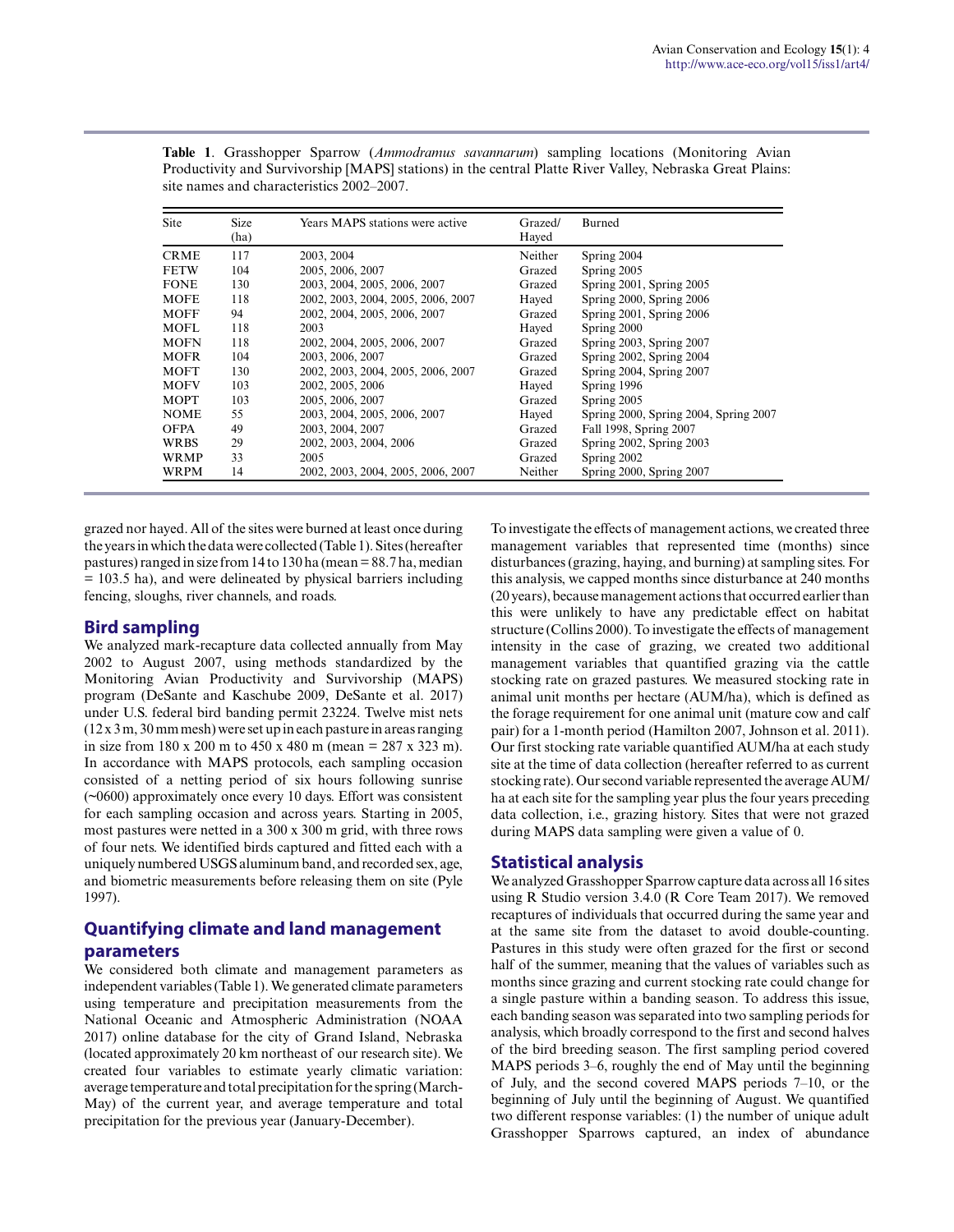|             | Adults |      |      |                |      |                | Hatch-years |              |                |                  |              |      |              |       |
|-------------|--------|------|------|----------------|------|----------------|-------------|--------------|----------------|------------------|--------------|------|--------------|-------|
| Site        | 2002   | 2003 | 2004 | 2005           | 2006 | 2007           | Total       | 2002         | 2003           | 2004             | 2005         | 2006 | 2007         | Total |
| <b>CRME</b> |        | 2    | 4    |                |      |                | 6           |              |                |                  |              |      |              |       |
| <b>FETW</b> |        |      |      | 13             | 13   | 5              | 31          |              |                |                  | 3            | 3    | 6            | 12    |
| <b>FONE</b> |        | 35   | 28   | 28             | 36   | 23             | 150         |              | 48             | 20               | 20           | 14   | 34           | 136   |
| <b>MOFE</b> | 24     | 12   | 6    |                | 3    | 4              | 50          | 19           | $\overline{2}$ | $\boldsymbol{0}$ | $\theta$     | 5    | $\mathbf{0}$ | 26    |
| <b>MOFF</b> | 22     |      | 10   | 3              | 17   | $\overline{2}$ | 54          | 28           |                | 3                | $\mathbf{0}$ | 6    |              | 38    |
| <b>MOFL</b> |        | 38   |      |                |      |                | 38          |              | 17             |                  |              |      |              | 17    |
| <b>MOFN</b> | 14     |      | 38   | 19             | 28   | 7              | 106         | 5            |                | 14               | 17           | 3    | 9            | 48    |
| <b>MOFR</b> |        |      |      |                | 5    |                | 11          |              |                |                  |              |      | $\theta$     | 3     |
| <b>MOFT</b> | 3      | 5    | 9    | 17             | 29   | 23             | 86          | $\mathbf{0}$ | $\mathbf{0}$   | 3                | <sub>(</sub> |      | 10           | 20    |
| <b>MOFV</b> | 5      |      |      | 27             | 35   |                | 67          |              |                |                  | 4            | 4    |              | 9     |
| <b>MOPT</b> |        |      |      | 16             | 34   | 15             | 65          |              |                |                  |              | 13   | $\mathbf{0}$ | 17    |
| <b>NOME</b> |        | 18   | 19   | $\overline{7}$ | 16   | 5              | 65          |              | 10             | 11               |              | 4    | 11           | 37    |
| <b>OFPA</b> |        | 27   | 24   |                |      | 29             | 80          |              | 3              | 12               |              |      | 4            | 19    |
| <b>WRBS</b> | 11     | 19   | 17   |                | 46   |                | 93          | 33           | 12             | 3                |              | 14   |              | 62    |
| <b>WRMP</b> |        |      |      |                |      |                | 5           |              |                |                  |              |      |              |       |
| <b>WRPM</b> | 11     | 14   | 7    | 11             | 18   | 14             | 75          | 4            | $\overline{2}$ | 2                |              | 3    | 5            | 17    |
| Total       | 90     | 175  | 162  | 147            | 280  | 128            | 982         | 90           | 95             | 69               | 58           | 71   | 80           | 463   |

Table 2. Individual Grasshopper Sparrow (*Ammodramus savannarum*) adult (n = 982) and juvenile (Hatch-Year; n = 463) birds captured and released at each sampling location 2002–2007.

(hereafter, abundance); and (2) the probability of a captured bird being a hatch-year bird, an index of productivity (hereafter, productivity; Foster et al. 2017, Saracco et al. 2019).

Before constructing candidate models, we tested for correlations among independent variables. Variables that were highly correlated  $(r > 0.6)$  were not included in the same model. We created a series of candidate models as generalized linear mixed models in the R package glmmTMB (Brooks et al. 2017). We employed a negative binomial distribution for the abundance models to account for overdispersion of our count data (O'Hara and Kotze 2010), and used a binomial distribution for productivity models. We created model sets consisting of management variables, and additive and/or interactive combinations of management and climate variables we developed a priori. For the productivity model set, we used the values of management variables from period 1 only, because this corresponds with the time that most birds are nesting. We included site in all models as a random effect to account for variations among sites not otherwise accounted for in our models. Variables were scaled and centered before fitting them to models, by subtracting the mean of each variable and dividing the result by the variable's standard deviation (Bring 1994). Our null model included site as a random effect, but no management or climate variables.

We used Akaike's Information Criterion (Akaike 1973) adjusted for small sample size (AIC<sub>c</sub>; Hurvich and Tsai 1989) to assess the fit of each model, which was determined by evaluating AIC*<sup>c</sup>* values and Akaike weights (*w<sup>i</sup>* ) in the R package MuMIn (Bartoń 2019). We created a confidence set of models with a  $\Delta AIC_c < 2$ of the best fitting model (Burnham and Anderson 2002). We assessed the relative importance of predictor variables by measuring the cumulative AIC<sub>c</sub> weights of models containing the variable, and by comparing model-averaged standardized regression coefficients (β) and their 95% confidence intervals.

#### **RESULTS**

We analyzed data from 1445 Grasshopper Sparrows (Table 2), including 982 adults and 463 juveniles. We captured 1040 birds on grazed pastures (mean per pasture  $= 104.0 \pm 25.9$  SE,  $n = 10$ pastures), 306 on hayed pastures (mean =  $76.5 \pm 9.0$  SE,  $n = 4$ pastures), and 99 on pastures that were not grazed or hayed (mean  $= 49.5 \pm 60.1$  SE,  $n = 2$ ). The number of Grasshopper Sparrows captured per year varied between 180 in 2002 and 351 in 2006 (mean =  $242.5 \pm 25.7$  SE). Climate parameters (precipitation and temperature) had the greatest effects on Grasshopper Sparrow population responses. Spring precipitation was the strongest predictor of avian abundance, and the interaction of spring temperature and months since burning was the strongest predictor of avian productivity. We found no evidence of year affecting the number of captures, beyond the yearly variations in climate already accounted for in our models. Similarly, we found no association between abundance in grazed versus hayed pastures. Adding year or pasture type (grazed versus hayed) as predictor variables to our models decreased their  $\triangle AIC_c$  by at least 2, indicating that they had little effect on abundance (Burnham and Anderson 2002). Thus, we did not include variables representing year or management type in the final model set.

#### **Abundance**

Our top models predicting adult Grasshopper Sparrow abundance all included spring precipitation ( $\triangle AIC_c < 2$ ,  $n = 3$ , Table 3). The highest-ranked model was spring precipitation alone  $(w<sub>i</sub> = 0.283)$ . Our second-ranked model included the interaction of spring precipitation with months since haying  $(\Delta AIC_c = 1.55)$ . Our third-ranked model included the interaction of spring precipitation and grazing history (ΔAIC<sub>*c*</sub> = 1.98). Although both spring climatic and management variables were present in our strongest abundance models (Table 3), climatic variables representing the previous year were absent. Spring precipitation  $(\beta = -0.034, C.I. = -0.055, -0.009,$  Table 4) had a negative impact on adult abundance.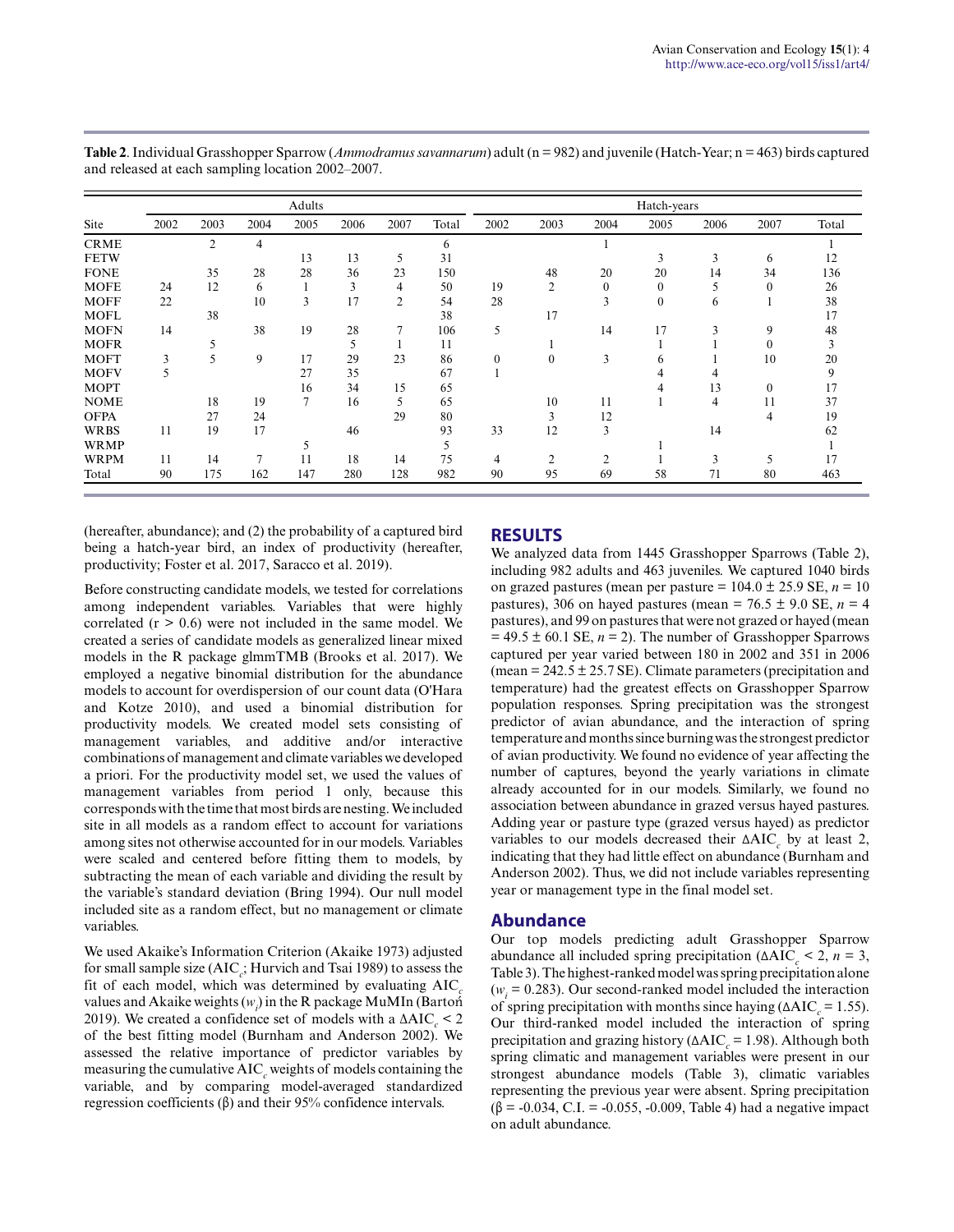**Table 3**. AIC ranking of top candidate models (of 24 total) that predict Grasshopper Sparrow (*Ammodramus savannarum*) abundance (top 4 models plus null model) and productivity (top 3 models plus null model) in response to climate and land management variables and their interactions.

| Response variable                                          |                |         |                 |          |
|------------------------------------------------------------|----------------|---------|-----------------|----------|
| $Model^{\dagger}$                                          | $K^{\ddagger}$ | $AIC^S$ | $\triangle AIC$ | w        |
| Abundance                                                  |                |         |                 |          |
| precip.spring                                              | 4              | 751.59  | $\Omega$        | 0.283    |
| hay months x precip.spring                                 | 6              | 753.14  | 1.545           | 0.131    |
| grazing history x precip spring                            | 6              | 753.58  | 1.983           | 0.105    |
| $temp.springframework + precip.springframework + current.$ | 6              | 753.73  | 2.134           | 0.097    |
| stocking.rate                                              |                |         |                 |          |
| null                                                       | 3              | 757.24  | 5.648           | 0.017    |
| Productivity                                               |                |         |                 |          |
| burn.months x temp.spring                                  | 5              | 1723.67 | $\Omega$        | 0.918    |
| temp.spring x precip.spring                                | 5              | 1728.53 | 4.859           | 0.081    |
| temp year x precip year                                    | 5              | 1737.51 | 13.831          | 0.001    |
| null<br>a.                                                 | $\mathfrak{D}$ | 1763.79 | 40.119          | $\Omega$ |

† All models include site as a random effect.

‡ The number of parameters in the model.

§ Akaike's Information Criterion for small samples.

The difference between this model's  $AIC_c$  and the  $AIC_c$  of the top model.

¶ Akaike weight.

|  | Table 4. Model-averaged climate and land management        |  |  |
|--|------------------------------------------------------------|--|--|
|  | parameter estimates within $2 \triangle AIC$ of top model. |  |  |

| Parameter                       | Estimate   | 95% confidence<br>intervals | Cumulative<br>model<br>weight |
|---------------------------------|------------|-----------------------------|-------------------------------|
| Abundance                       |            |                             |                               |
| precip.spring                   | $-0.03375$ | $-0.055$ to $-0.009$        | 0.822                         |
| hay.months                      | $-0.0267$  | $-0.077$ to 0.03            | 0.142                         |
| grazing.history                 | 0.02875    | $-0.011$ to $0.069$         | 0.138                         |
| hay months x precip spring      | 0.01431    | $-0.008$ to $0.037$         | 0.131                         |
| grazing history x precip spring | 0.00854    | $-0.012$ to 0.029           | 0.105                         |
| Productivity                    |            |                             |                               |
| temp.spring                     | $-0.4865$  | $-0.771$ to $-0.178$        | 0.999                         |
| burn.months                     | $-0.8178$  | $-1.176$ to $-0.459$        | 0.918                         |
| burn, months x temp, spring     | 0.40451    | 0.087 to 0.721              | 0.918                         |

### **Productivity**

The interaction of time since burning and spring temperature was the strongest predictor of avian productivity ( $w_i = 0.918$ , Table 3). No other model was within  $2 \Delta AIC_c$ , making this by far the most competitive model in our model set. Grasshopper Sparrow productivity was negatively related to months since burning  $(\beta)$  $= -0.818$ , C.I.  $= -1.176$ ,  $-0.459$ ), meaning that productivity was highest in recently burned areas. The effect size of months since burning on productivity decreased with increasing spring temperature (Fig. 2).

#### **DISCUSSION**

Our results demonstrate the vulnerability of Grasshopper Sparrows (and by extension, other grassland breeding birds) to ongoing and future climate change, and indicate the potential of particular land management strategies to mitigate some of the negative impacts of climate change. Both spring precipitation and temperature levels had significant effects on Grasshopper Sparrow population trends. Spring precipitation, the strongest predictor of adult Grasshopper Sparrow abundance (Table 2), was negatively related to adult bird abundance but did not have a measurable effect on productivity. By contrast, productivity was higher in sites that had been recently burned, and this trend was more pronounced after cooler springs (Fig. 2). Although both abundance and productivity responded positively to moderate disturbance caused by management actions, increased temperatures lessened this effect for productivity but had no effect on abundance. The existence of different drivers of abundance and productivity raises the possibility that a particular set of conditions could drive these demographic variables in different directions, setting the stage to create either population sources or sinks that function as ecological traps (Schlaepfer et al. 2002, Foster et al. 2017).

**Fig. 2**. Grasshopper Sparrow productivity and 95% confidence intervals in response to grassland regeneration time (months) since burning, based on linear regression of mark-recapture data on number of individual juveniles captured per day  $(n =$ 463); Productivity during years of above-average spring temperature and below-average spring temperature from 2002-2007 are plotted separately.



#### **Abundance**

Although identifying the mechanisms driving these patterns are beyond the scope of this research, we can use the results to hypothesize what they might be. We hypothesize that increasing spring precipitation was related to decreasing bird abundance because higher spring precipitation is conducive to plant growth in excess of ideal conditions for this species, which tends to avoid tall and dense vegetation (Patterson and Best 1996). Spring precipitation has a strong influence on bird breeding season vegetation structure, an important factor for habitat selection for Grasshopper Sparrows and other grassland birds (George et al. 1992, Fletcher and Koford 2002, Winter et al. 2005). Even small changes in spring precipitation have an important effect on vegetation structure and biomass production in tallgrass prairie (Coppedge et al. 1998), and generally interact with management activities (Rahmig et al. 2009, Ahlering and Merkord 2016). Several other studies (Derner and Hart 2007, Augustine and Milchunas 2009) have documented the effects of spring precipitation on vegetation structure and biomass production in other North American grassland ecosystems. Grasshopper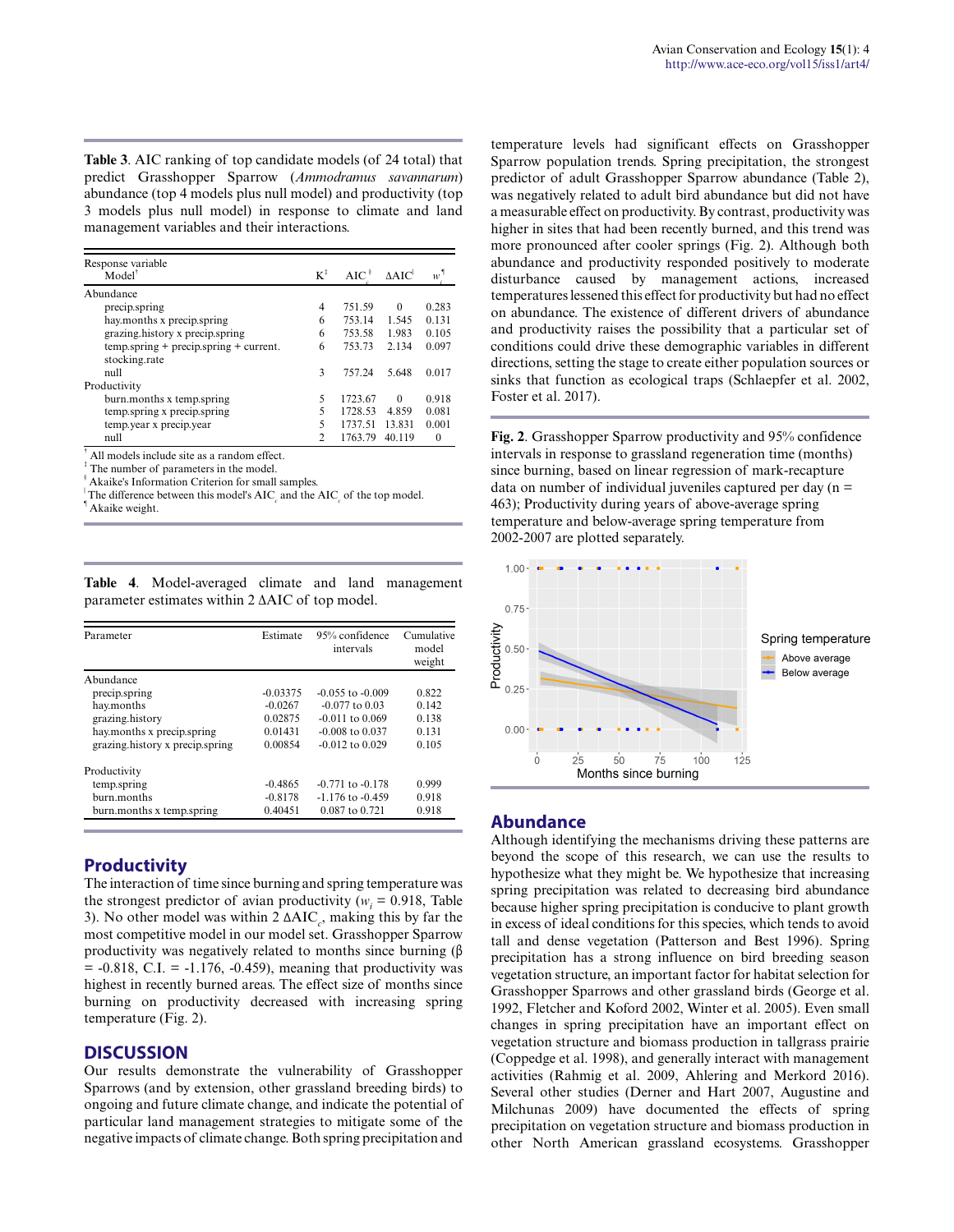Sparrows' foraging success depends in part on the presence of sparse grassland with patchy bare ground, allowing them optimal access to their arthropod prey (Vickery et al. 1999).

The negative effect of spring precipitation on Grasshopper Sparrow abundance is consistent with findings by Kim et al. (2008) in the same study system that showed Grasshopper Sparrow population density in grazed pastures increased with drier conditions (as measured by the Palmer Drought Severity Index of the current year) from 1980 to 1996. Abundance increased along with a site's grazing history in our study. This effect was stronger after wetter springs because the resulting increase in vegetation growth may be associated with decreased overall Grasshopper Sparrow abundance (Fig. 3), but increased the importance of grazing as a tool to maintain vegetation structure at the levels conducive to higher Grasshopper Sparrow abundance. By contrast, a study in the Badlands and Prairies Bird Conservation Region about 560 km northwest of our study site in dry short-grass prairie, found that Grasshopper Sparrows were negatively affected by drier conditions (Gorzo et al. 2016). Drought conditions may magnify the impact of grazing in creating portions of short vegetation and exposed bare ground (Teague et al. 2004).

**Fig. 3**. Adult Grasshopper Sparrow abundance and 95% confidence intervals in response to spring precipitation levels, based on linear regression of mark-recapture data on number of individual adults captured per day ( $n = 982$ ).



## **Productivity**

The results of our productivity models were likely influenced to some extent by postfledging movements of young birds to areas with more bare ground and greater foraging potential. Little is known about postfledging dispersal of Grasshopper Sparrows, though a study by Anthony et al. (2013) in Maryland recorded an average dispersal distance of 346 m for juvenile Grasshopper Sparrows in the first few months after fledging, and concluded that the majority of juveniles remain in their natal area prior to their preformative molt. Our study sites were as close as 300 m to each other, but often much farther apart (Fig. 1)

Prescribed fire has been previously demonstrated to increase productivity for Grasshopper Sparrows (Rahmig et al. 2009, Hovick et al. 2012, Roberts et al. 2017) and other grassland birds (Roberts et al. 2017). The mechanisms driving this response are understudied; it is possible that recently burned areas promote more successful foraging by decreasing vegetation density and increasing the amount of bare ground that Grasshopper Sparrows depend on for movement during foraging (Vickery et al. 1999, Fletcher and Koford 2002). It is also possible that recent burning increases the density of prey items available. Jonas and Joern (2007) found that the highest densities of grasshoppers in tallgrass prairies in Kansas occurred within one year of a burn. This may contribute to an increased probability of nestling survival, as adults can more effectively feed nestlings, as well as to higher postfledging survival for juveniles learning to forage.

The positive effect of prescribed fire on productivity was more pronounced after cooler springs (Fig. 2). Cooler spring temperatures and recent fire both serve to improve structural habitat characteristics for Grasshopper Sparrows by reducing standing biomass and increasing the amount of bare ground (Gibson and Hulbert 1987, Briggs and Knapp 1995, Coppedge et al. 1998, Fletcher and Koford 2002, Flanagan and Johnson 2005, Flanagan et al. 2013). During seasons with higher temperatures, the benefits provided by more recently burned areas were slightly negated, likely due to the cost of greater physiological stress incurred by nestlings and fledglings in areas with sparser vegetation. With temperatures in this region expected to increase in the future as a result of climate change (Ojima et al. 2012), the positive effect of prescribed fire on grassland bird productivity may become less pronounced. Dense vegetation can provide shelter from high temperatures, which can exceed 38 °C, and associated thermal stress conditions that can lead to nest failure. Greater vegetation cover may contribute to cooler microclimates that aid the nest survival of ground-nesting birds (Carroll et al. 2015, Fogarty et al. 2017). For an adult Grasshopper Sparrow, choosing quality breeding territory may represent a trade-off between recently burned areas with shorter vegetation and bare ground patches that provide greater foraging opportunities, and less-disturbed areas with taller, denser vegetation that can shield nestlings and fledglings from hot summer temperatures and potential predators through visual and olfactory concealment (Fogarty et al. 2017).

#### **CONCLUSION**

Predicted climate change patterns in the Great Plains include more frequent droughts and extreme precipitation events (Touma et al. 2015), which are already underway and will have increasingly important consequences for avian population trends and other biodiversity in the future (Langham et al. 2015). In recent years, precipitation levels in the study area have increased significantly, which may contribute to driving further Grasshopper Sparrow and other bird declines (Rosamond, Goded, Soultan, et al. *unpublished manuscript*). By contrast, higher rainfall may positively influence this species in drier ecosystems (Gorzo et al. 2016), illustrating how the impacts of climatic variation on avian population trends are often area and ecosystem-dependent. Land management actions to promote increased adult and juvenile Grasshopper Sparrow abundance must consider their respective ecoregions, ecosystems, and environmental conditions. In our case, land management strategies that include frequent burning and moderate grazing appear to maintain vegetation structure for breeding Grasshopper Sparrows (Powell 2008, Fuhlendorf et al. 2009).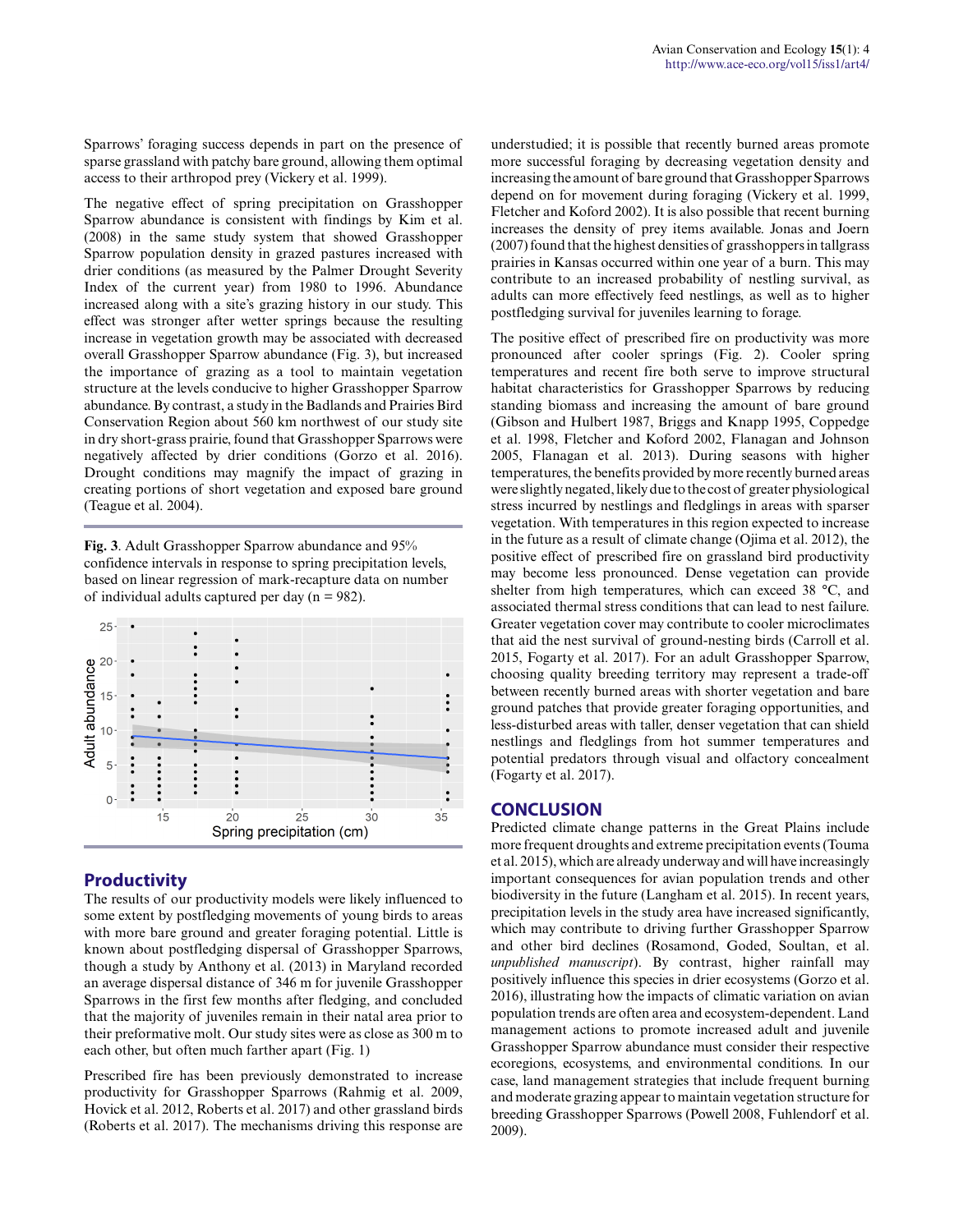Our findings thus demonstrate the need to incorporate climate factors together with local and regional site characteristics in conservation strategies that consider future climate change scenarios (Gibson and Hulbert 1987, Teague et al. 2004, Rahmig et al. 2009). Our findings also highlight both the potential and the limits of land management actions to locally mitigate negative impacts of climate change on grassland species of conservation concern. In our case, the influence of land management on Grasshopper Sparrow population trends was more constrained in years with low precipitation and high spring temperatures. These constraints highlight an increasing body of evidence that demonstrates the urgent need to make fundamental changes toward reducing the destruction of native grasslands, greenhouse gas emissions, and other factors contributing to species declines and climate change (Ripple et al. 2017).

Positive avian abundance responses may be used to track habitat conditions attractive to breeding birds, whereas habitat quality may be demonstrated by demographic data, such as evidence of breeding success (van Horne 1983, Foster et al. 2017, Saracco et al. 2019). This study focused on drivers of the population dynamics of a species of conservation concern that is also an effective indicator of the densities of other grassland breeding bird species (Elliot and Johnson 2018). Future studies should explore the mechanisms by which climatic variation affects this species and other grassland breeding birds, for example, by specifically investigating food availability and foraging success, thermal stress, and vegetation structure and composition as they affect bird population trends. Such studies would provide additional insights into grassland bird ecology and inform targeted conservation actions.

*Responses to this article can be read online at:* <http://www.ace-eco.org/issues/responses.php/1515>

#### **Acknowledgments:**

*We are grateful for assistance and data collection by past and present staff members of the Crane Trust, especially Tim Smith, Kelsey King, and Brice Krohn. We thank our collaborators at the USGS Bird Banding Lab and the Institute for Bird Populations, including Peter Pyle, Rodney Siegel, Ron Taylor, and Danielle Kaschube. Funding for field data collection, analysis, and publication was provided by the Crane Trust. We thank two anonymous reviewers and the editor Ryan Norris for helpful comments that allowed us to improve earlier versions of this manuscript, and Sylvain Gatti for correcting the French version of the abstract.*

#### **LITERATURE CITED**

Ahlering, M. A. and C. L. Merkord. 2016. Cattle grazing and grassland birds in the northern tallgrass prairie. *Journal of Wildlife Management* 80(4):643-654. [https://doi.org/10.1002/](https://doi.org/10.1002/jwmg.1049) [jwmg.1049](https://doi.org/10.1002/jwmg.1049)

Akaike, H. 1973. Information theory and an extension of the maximum likelihood principle. Pages 267-281 *in* B. N. Petrov and F. Caski, editors. *Proceedings of the Second International Symposium on Information Theory.* Akademiai Kiado, Budapest, Hungary.

Anderson, R. C. 2006. Evolution and origin of the central grassland of North America: climate, fire, and mammalian grazers. *Journal of the Torrey Botanical Society* 133(4):626-647. [https://doi.org/10.3159/1095-5674\(2006\)133\[626:EAOOTC\]2.0.CO;2](https://doi.org/10.3159/1095-5674(2006)133[626:EAOOTC]2.0.CO;2) 

Anthony, T., D. E. Gill, D. M. Small, J. Parks, and H. F. Sears. 2013. Post-fledging dispersal of Grasshopper Sparrows (*Ammodramus savannarum*) on a restored grassland in Maryland. *Wilson Journal of Ornithology* 125(2):307-313. [https://doi.](https://doi.org/10.1676/12-121.1) [org/10.1676/12-121.1](https://doi.org/10.1676/12-121.1) 

Archibald, S. 2008. African grazing lawns-how fire, rainfall, and grazer numbers interact to affect grass community states. *Journal of Wildlife Management* 72:492-501. <https://doi.org/10.2193/2007-045>

Augustine, D. J., and D. G. Milchunas. 2009. Vegetation responses to prescribed burning of grazed shortgrass steppe. *Rangeland Ecology and Management* 62(1):89-97.<https://doi.org/10.2111/08-135>

Balent, K. L., and C. J. Norment. 2003. Demographic characteristics of a Grasshopper Sparrow population in a highly fragmented landscape of western New York state. *Journal of Field Ornithology* 74(4):341-348.<https://doi.org/10.1648/0273-8570-74.4.341>

Barbour, M. H., J. H Burk, and W. D. Pitts. 1980. *Terrestrial plant ecology.* Benjamin Cummings, Menlow Park, California, USA.

Bartoń, K. 2019. *MuMIn: Multi-Model inference.* R package version 1.43.15. [online] URL: [https://CRAN.R-project.org/](https://CRAN.R-project.org/package=MuMIn) [package=MuMIn](https://CRAN.R-project.org/package=MuMIn)

Briggs, J. M., and A. K. Knapp. 1995. Interannual variability in primary production in tallgrass prairie: climate, soil moisture, topographic position, and fire as determinants of aboveground biomass. *American Journal of Botany* 82:1024-1030. [https://doi.](https://doi.org/10.1002/j.1537-2197.1995.tb11567.x) [org/10.1002/j.1537-2197.1995.tb11567.x](https://doi.org/10.1002/j.1537-2197.1995.tb11567.x)

Briggs, J. M., A. K. Knapp, J. M. Blair, J. L. Heisler, G. A. Hoch, M. S. Lett, and J. K. McCarron. 2005. An ecosystem in transition: causes and consequences of the conversion of mesic grassland to shrubland. *BioScience* 55(3):243-254. [https://doi.org/10.1641/0006-3568](https://doi.org/10.1641/0006-3568(2005)055[0243:AEITCA]2.0.CO;2) [\(2005\)055\[0243:AEITCA\]2.0.CO;2](https://doi.org/10.1641/0006-3568(2005)055[0243:AEITCA]2.0.CO;2) 

Bring, J. 1994. How to standardize regression coefficients. *American Statistician* 48(3):209-213.<https://doi.org/10.2307/2684719>

Brooks, M. E., K. Kristensen, K. J. van Benthem, A. Mangusson, C. W. Berg, A. Nielsen, H. J. Skaug, M. Maechler, and B. M. Bolker. 2017. glmmTMB balances speed and flexibility among packages for zero-inflated generalized linear mixed modeling. *R Journal* 9(2):378-400.<https://doi.org/10.32614/RJ-2017-066>

Burnham, K. P., and D. R. Anderson. 2002. *Model selection and multimodel inference: a practical information-theoretic approach.* Second edition. Springer-Verlag, New York, New York, USA.

Butchart, S. H. M., M. Walpole, B. Collen, A. van Strien, J. P. W. Scharlemann, R. E. A. Almond, J. E. M. Baillie, B. Bomhard, C. Brown, J. Bruno, et al. 2010. Global biodiversity: indicators of recent declines. *Science* 328:1164-1168. [https://doi.org/10.1126/](https://doi.org/10.1126/science.1187512) [science.1187512](https://doi.org/10.1126/science.1187512)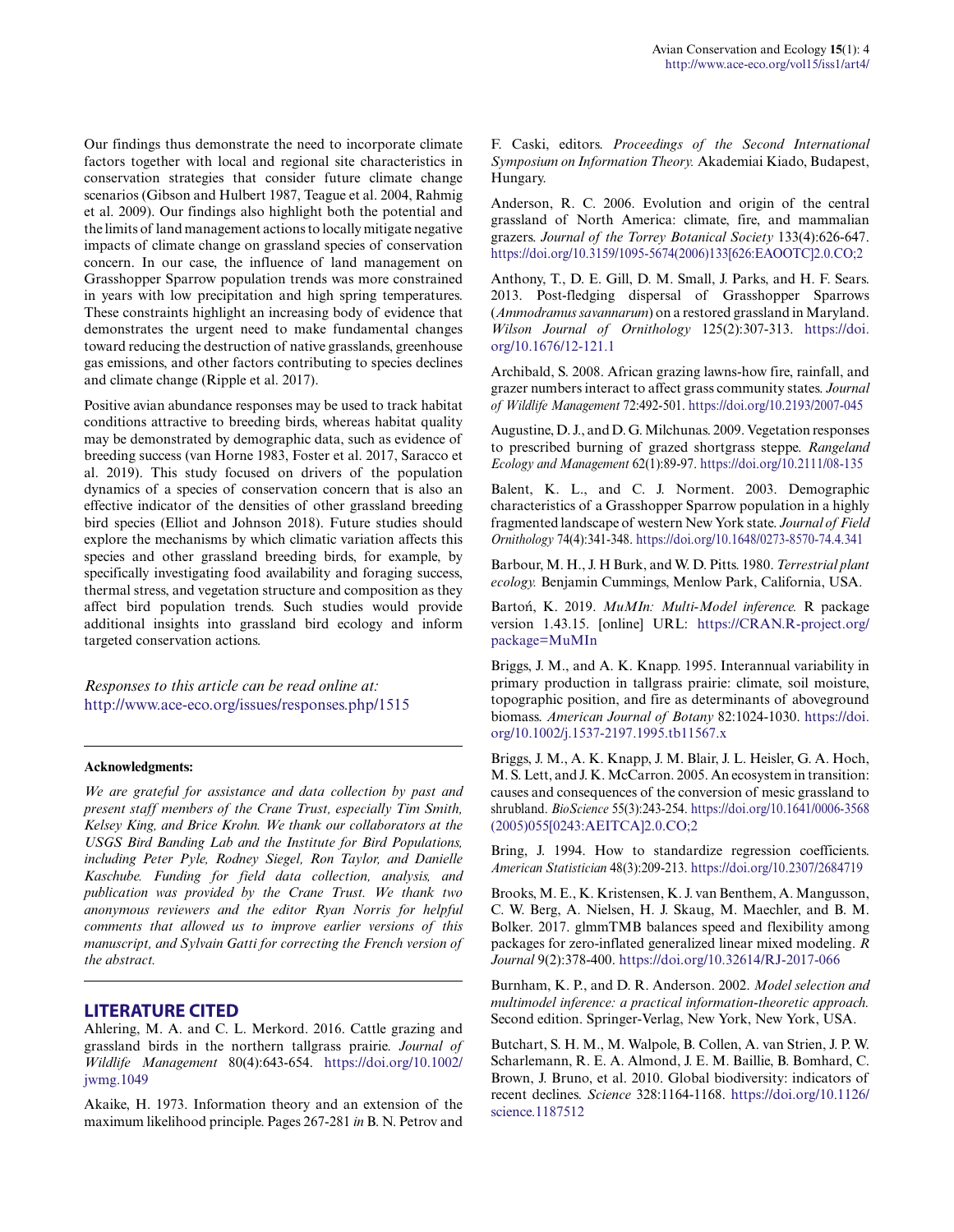Carroll, J. M., C. A. Davis, R. D. Elmore, and S. D. Fuhlendorf. 2015. A ground-nesting galliform's response to thermal heterogeneity: implications for ground-dwelling birds. *PLoS ONE* 10:e0143676. <https://doi.org/10.1371/journal.pone.0143676>

Collins, S. L. 1990. Introduction: fire as a natural disturbance in tallgrass prairie ecosystems. Pages 3-7 *in* S. L. Collins and L. L. Wallace, editors. *Fire in North American tallgrass prairies.* University of Oklahoma Press, Norman, Oklahoma.

Collins, S. L. 2000. Disturbance frequency and community stability in native tallgrass prairie. *American Naturalist* 155 (3):311-325. <https://doi.org/10.1086/303326>

Coppedge, B. R., D. M. Engle, C. S. Toepfer, and J. H. Shaw. 1998. Effects of seasonal fire, bison grazing and climatic variation on tallgrass prairie vegetation. *Plant Ecology* 139(2):235-246. [https://](https://doi.org/10.1023/a:1009728104508) [doi.org/10.1023/a:1009728104508](https://doi.org/10.1023/a:1009728104508)

Coppedge, B. R., S. D. Fuhlendorf, W. C. Harrell, and D. M. Engle. 2008. Avian community responses to vegetation and structural features in grasslands managed with fire and grazing. *Biological Conservation* 141:1196-1203. [https://doi.org/10.1016/j.](https://doi.org/10.1016/j.biocon.2008.02.015) [biocon.2008.02.015](https://doi.org/10.1016/j.biocon.2008.02.015)

Currier, P. J. 1982. *The floodplain vegetation of the Platte River: phytosociology, forest development, and seedling establishment.* Dissertation. Iowa State University, Ames, Iowa, USA. [https://](https://doi.org/10.31274/rtd-180813-7949) [doi.org/10.31274/rtd-180813-7949](https://doi.org/10.31274/rtd-180813-7949) 

Dechant, J. A., M. F. Dinkins, D. H. Johnson, L. D. Igl, C. M. Goldade, B. D. Parkin, and B. R. Euliss. 2002. *Effects of management practices on grassland birds: Upland Sandpiper.* U.S. Geological Survey Northern Prairie Wildlife Research Center, Jamestown, North Dakota, USA.

Delaney, M. F., S. B. Linda, B. Pranty, and D. W. Perkins. 2002. Density and reproductive success of Florida grasshopper sparrows following fire. *Journal of Range Management* 55 (4):336-340. [https://doi.org/10.2458/azu\\_jrm\\_v55i4\\_delany](https://doi.org/10.2458/azu_jrm_v55i4_delany)

Delaney, M. F., H. M. Stevenson, and R. McCracken. 1985. Distribution, abundance, and habitat of Florida Grasshopper Sparrow. *Journal of Wildlife Management* 41:626-631. [https://doi.](https://doi.org/10.2307/3801684) [org/10.2307/3801684](https://doi.org/10.2307/3801684) 

Derner, J. D., and R. H. Hart. 2007. Grazing-induced modifications to peak standing crop in northern mixed-grass prairie. *Rangeland Ecology and Management* 60(3):270-276. [https://doi.org/10.2111/1551-5028\(2007\)60\[270:GMTPSC\]2.0.CO;2](https://doi.org/10.2111/1551-5028(2007)60[270:GMTPSC]2.0.CO;2) 

DeSante, D. F., K. M. Burton, O. Velez, D. Froelich, D. Kaschube, and S. Albert. 2017. *MAPS Manual 2017 Protocol.* Institute for Bird Populations, Point Reyes Station, California, USA. [online] URL:<http://www.birdpop.org/pages/maps.php>

DeSante, D. F., and D. R. Kaschube. 2009. The monitoring avian productivity and survivorship (MAPS) program 2004, 2005, and 2006 report. *Bird Populations* 9:86-169.

Elliott, L. H., and D. H. Johnson. 2018. The Grasshopper Sparrow as an indicator species in tallgrass prairies. *Journal of Wildlife Management* 82(5):1074-1081. [https://doi.org/10.1002/](https://doi.org/10.1002/jwmg.21447) [jwmg.21447](https://doi.org/10.1002/jwmg.21447) 

Flanagan, L. B., and B. G. Johnson. 2005. Interacting effects of temperature, soil moisture, and plant biomass production on ecosystem respiration in a northern temperate grassland. *Agricultural and Forest Meteorology* 130(3-4):237-253. [https://](https://doi.org/10.1016/j.agrformet.2005.04.002) [doi.org/10.1016/j.agrformet.2005.04.002](https://doi.org/10.1016/j.agrformet.2005.04.002) 

Flanagan, L. B., E. J. Sharp, and M. G. Letts. 2013. Response of plant biomass and soil respiration to experimental warming and precipitation manipulation in a Northern Great Plains grassland. *Agricultural and Forest Meteorology* 173:40-52. [https://doi.](https://doi.org/10.1016/j.agrformet.2013.01.002) [org/10.1016/j.agrformet.2013.01.002](https://doi.org/10.1016/j.agrformet.2013.01.002) 

Fletcher, Jr., R. J., and R. R. Koford. 2002. Habitat and landscape associations of breeding birds in native and restored grasslands. *Journal of Wildlife Management* 66(4):1011-1022. [https://doi.](https://doi.org/10.2307/3802933) [org/10.2307/3802933](https://doi.org/10.2307/3802933) 

Foden, W. B., S. H. M. Butchart, S. N. Stuart, J. C. Vié, H. R. Akçakaya, A. Angulo, L. M. DeVantier, A. Gutsche, E. Turak, L. Cao, S. D. Donner, V. Katariya, R. Bernard, R. A. Holland, A. F. Hughes, S. E. O'Hanlon, S. T. Garnett, C. H. Şekercioğlu, and G. M. Mace. 2013. Identifying the world's most climate change vulnerable species: a systematic trait-based Assessment of all birds, amphibians and corals. *PLoS ONE* 8(6):e65427. [https://](https://doi.org/10.1371/journal.pone.0065427) [doi.org/10.1371/journal.pone.0065427](https://doi.org/10.1371/journal.pone.0065427)

Fogarty, D. T., R. D. Elmore, S. D. Fuhlendorf, and S. R. Loss. 2017. Influence of olfactory and visual cover on nest site selection and nest success for grassland-nesting birds. *Ecology and Evolution* 7(16):6247-6258.<https://doi.org/10.1002/ece3.3195>

Foster, K. R., C. M. Godwin, P. Pyle, and J. F. Saracco. 2017. Reclamation and habitat-disturbance effects on land bird abundance and productivity indices in the oil sands region of northeastern Alberta, Canada. *Restoration Ecology* 25 (4):532-538. <https://doi.org/10.1111/rec.12478>

Fuhlendorf, S. D., and D. M. Engle. 2004. Application of the firegrazing interaction to restore a shifting mosaic on tallgrass prairie. *Journal of Applied Ecology* 41(4):604-614. [https://doi.](https://doi.org/10.1111/j.0021-8901.2004.00937.x) [org/10.1111/j.0021-8901.2004.00937.x](https://doi.org/10.1111/j.0021-8901.2004.00937.x)

Fuhlendorf, S. D., D. M. Engle, J. Kerby, and R. G. Hamilton. 2009. Pyric herbivory: rewilding landscapes through the recoupling of fire and grazing. *Conservation Biology* 23:588-598. <https://doi.org/10.1111/j.1523-1739.2008.01139.x>

Fuhlendorf, S. D., W. C. Harrell, D. M. Engle, R. G. Hamilton, C. A. Davis, and D. M. Leslie, Jr. 2006. Should heterogeneity be the basis for conservation? Grassland bird response to fire and grazing. *Ecological Applications* 16(5):1706-1716. [https://doi.](https://doi.org/10.1890/1051-0761(2006)016[1706:SHBTBF]2.0.CO;2) [org/10.1890/1051-0761\(2006\)016\[1706:SHBTBF\]2.0.CO;2](https://doi.org/10.1890/1051-0761(2006)016[1706:SHBTBF]2.0.CO;2) 

George, T. L., A. C. Fowler, R. L. Knight, and L. C. McEwen. 1992. Impacts of a severe drought on grassland birds in western North Dakota. *Ecological Applications* 2:275-284. [https://doi.](https://doi.org/10.2307/1941861) [org/10.2307/1941861](https://doi.org/10.2307/1941861) 

Gibson, D. J., and L. C. Hulbert. 1987. Effects of fire, topography, and year-to-year climatic variation on species composition in tallgrass prairie. *Vegetation* 72:175-185.

Gorzo, J. M., A. M. Pidgeon, W. E. Thogmartin, A. J. Allstadt, V. C. Radeloff, P. J. Heglund, and S. J. Vavrus. 2016. Using the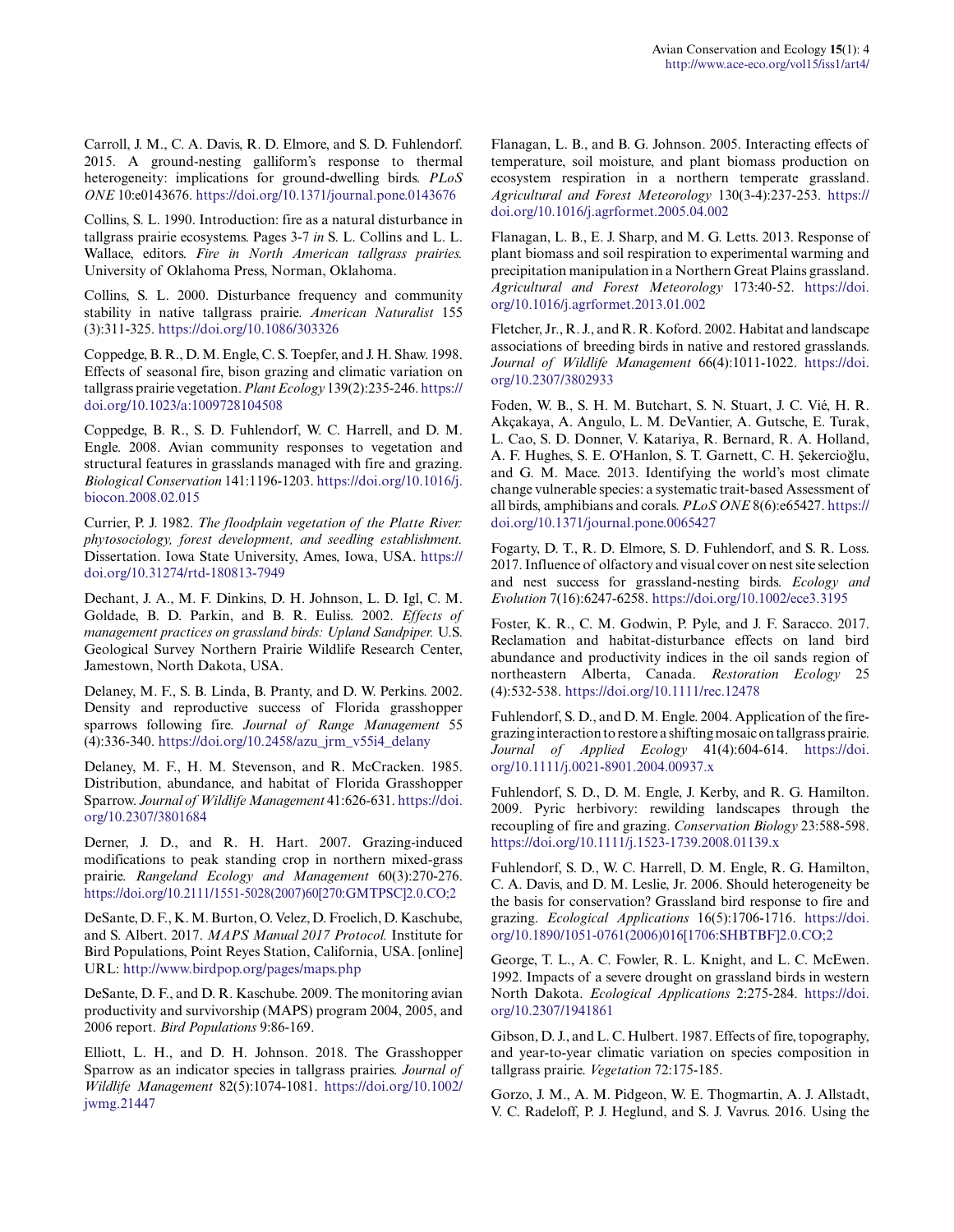North American Breeding Bird Survey to assess broad-scale response of the continent's most imperiled avian community, grassland birds, to weather variability. *Condor* 118(3):502-512. <https://doi.org/10.1650/CONDOR-15-180.1>

Guiliano, W. M., and S. E. Daves. 2002. Avian response to warmseason grass use in pasture and hayfield management. *Biological Conservation* 106:1-9. [https://doi.org/10.1016/S0006-3207\(01\)](https://doi.org/10.1016/S0006-3207(01)00126-4) [00126-4](https://doi.org/10.1016/S0006-3207(01)00126-4) 

Hamilton, R. G. 2007. Restoring heterogeneity on the Tallgrass Prairie Preserve: applying the fire-grazing interaction model. Pages 163-169 *in* R. E. Masters and K. E. M. Galley, editors. *Proceedings of the 23rd Tall Timbers Fire Ecology Conference: Fire in Grassland and Shrubland Ecosystems.* Tall Timbers Research Station, Tallahassee, Florida, USA.

Herkert, J. R. 1998 (revised 2002). *Effects of management practices on grassland birds: Henslow's Sparrow.* U.S. Geological Survey, Northern Prairie Wildlife Research Center, Jamestown, North Dakota, USA. <https://doi.org/10.3133/70159918>

Hovick, T. J., J. R. Miller, S. J. Dinsmore, D. M. Engle, D. M. Debinski, and S. D. Fuhlendorf. 2012. Effects of fire and grazing on Grasshopper Sparrow nest survival. *Journal of Wildlife Management* 76(1):19-27. <https://doi.org/10.1002/jwmg.243>

Hurvich, C. M., and C. Tsai. 1989. Regression and time series model selection in small samples. *Biometrika* 76(2):297-307. <https://doi.org/10.1093/biomet/76.2.297>

Johnsgard, P. A., and M. B. Brown. 2013. *Birds of the Central Platte River Valley and adjacent counties.* Zea E-Books, No. 15. University of Nebraska-Lincoln Libraries, Lincoln, Nebraska, USA.

Johnson, T. N., P. L. Kennedy, T. DelCurto, and R. V. Taylor. 2011. Bird community responses to cattle stocking rates in a Pacific Northwest bunchgrass prairie. *Agriculture, Ecosystems & Environment* 144(1):338-346.<https://doi.org/10.1016/j.agee.2011.10.003>

Jonas, J. L., and A. Joern. 2007. Grasshopper (Orthoptera: Acrididae) communities respond to fire, bison grazing and weather in North American tallgrass prairie: a long-term study. *Oecologia* 153(3):699-711. <https://doi.org/10.1007/s00442-007-0761-8>

Jones, S. L., J. S. Dieni, M. T. Green, and P. J. Gouse. 2007. Annual return rates of breeding grassland songbirds. *Wilson Journal of Ornithology* 119(1):89-94. <https://doi.org/10.1676/05-158.1>

Junk, W. J., P. B. Bayley, and R. E. Sparks. 1989. The flood pulse concept in river-floodplain systems. *Canadian Special Publication of Fisheries and Aquatic Sciences* 106:11.

Kaul, R. B., and S. B. Rolfsmeier. 1993. *Native vegetation of Nebraska (Scale 1:1,000,000).* Conservation and Survey Division, University of Nebraska- Lincoln, Lincoln, Nebraska, USA.

Kaul, R. B., D. Sutherland, and S. Rolfsmeier. 2006. *The flora of Nebraska.* School of Natural Resources, University of Nebraska-Lincoln, Lincoln, Nebraska, USA.

Kim, D. H. 2005. First Nebraska nest record for Henslow's Sparrow. *Prairie Naturalist* 37:171-173.

Kim, D. H., W. E. Newton, G. R. Lingle, and F. Chavez-Ramirez. 2008. Influence of grazing and available moisture on breeding densities of grassland birds in the Central Platte River Valley, Nebraska. *Wilson Journal of Ornithology* 120(4):820-829. [https://](https://doi.org/10.1676/07-153.1) [doi.org/10.1676/07-153.1](https://doi.org/10.1676/07-153.1)

Krapu, G. L., D. A. Brandt, P. J. Kinzel, and A. T. Pearse. 2014. Spring migration ecology of the mid-continent Sandhill Crane population with an emphasis on use of the Central Platte River Valley, Nebraska. *Wildlife Monographs* 189(1):1-41. [https://doi.](https://doi.org/10.1002/wmon.1013) [org/10.1002/wmon.1013](https://doi.org/10.1002/wmon.1013)

La Sorte, F., D. Fink, and A. Johnson. 2019. Time of emergence of novel climates for North American migratory bird populations. *Ecography* 42(6):1079-1091. <https://doi.org/10.1111/ecog.04408>

Langham, G. M., J. G. Schuetz, T. Distler, C. U. Soykan, and C. Wilsey. 2015. Conservation status of North American birds in the face of future climate change. *PLoS ONE* 10(9):e0135350. [https://](https://doi.org/10.1371/journal.pone.0135350) [doi.org/10.1371/journal.pone.0135350](https://doi.org/10.1371/journal.pone.0135350)

Lingle, G. R., and M. A. Hay. 1982. A checklist of the birds of Mormon Island Crane Meadows. *Nebraska Bird Review* 50:27-36.

Martin, A. C., H. S. Zim, and A. L. Nelson. 1951. *American wildlife and plants: a guide to wildlife food habits: the use of trees, shrubs, weeds, and herbs by birds and mammals of the United States.* Dover, New York, New York, USA.

Millennium Ecosystem Assessment. 2005. *Ecosystems and human well-being: synthesis.* Island, Washington, D.C., USA.

National Oceanic and Atmospheric Administration (NOAA). 2017. *NOAA National Centers for Environmental Information: climate at a glance: city time series.* NOAA, Washington, D.C., USA. [online] URL: <https://www.ncdc.noaa.gov/cag/>

North American Bird Conservation Initiative (NABCI). 2017. *Bird conservation regions map.* NABCI, Washington, D.C., USA. [online] URL: [http://nabci-us.org/resources/bird-conservation](http://nabci-us.org/resources/bird-conservation-regions-map)[regions-map](http://nabci-us.org/resources/bird-conservation-regions-map)

O'Hara, R. B., and D. J. Kotze. 2010. Do not log-transform count data. *Ecology and Evolution* 1(2):118-122.

Ojima, D., J. Steiner, S. McNeeley, A. Childress, and K. Cozetto. 2012. *Great Plains climate assessment technical report.* National Climate Assessment, Washington, D.C., USA.

Patterson, M. P., and L. B. Best. 1996. Bird abundance and nesting success in Iowa CRP fields: the importance of vegetation structure and composition. *American Midland Naturalist* 135 (1):153-167. <https://doi.org/10.2307/2426881>

Poague, K. 2019. *Important bird areas: Nebraska.* National Audubon Society, New York, New York, USA. [online] URL: <https://www.audubon.org/important-bird-areas/state/nebraska>

Powell, A. F. L. A. 2006. Effects of prescribed burns and bison (*Bos bison*) grazing on breeding bird abundances in tallgrass prairie. *Auk* 123(1):183-197.<https://doi.org/10.1093/auk/123.1.183>

Powell, A. F. L. A. 2008. Responses of breeding birds in tallgrass prairie to fire and cattle grazing. *Journal of Field Ornithology* 79 (1):41-52. <https://doi.org/10.1111/j.1557-9263.2008.00144.x>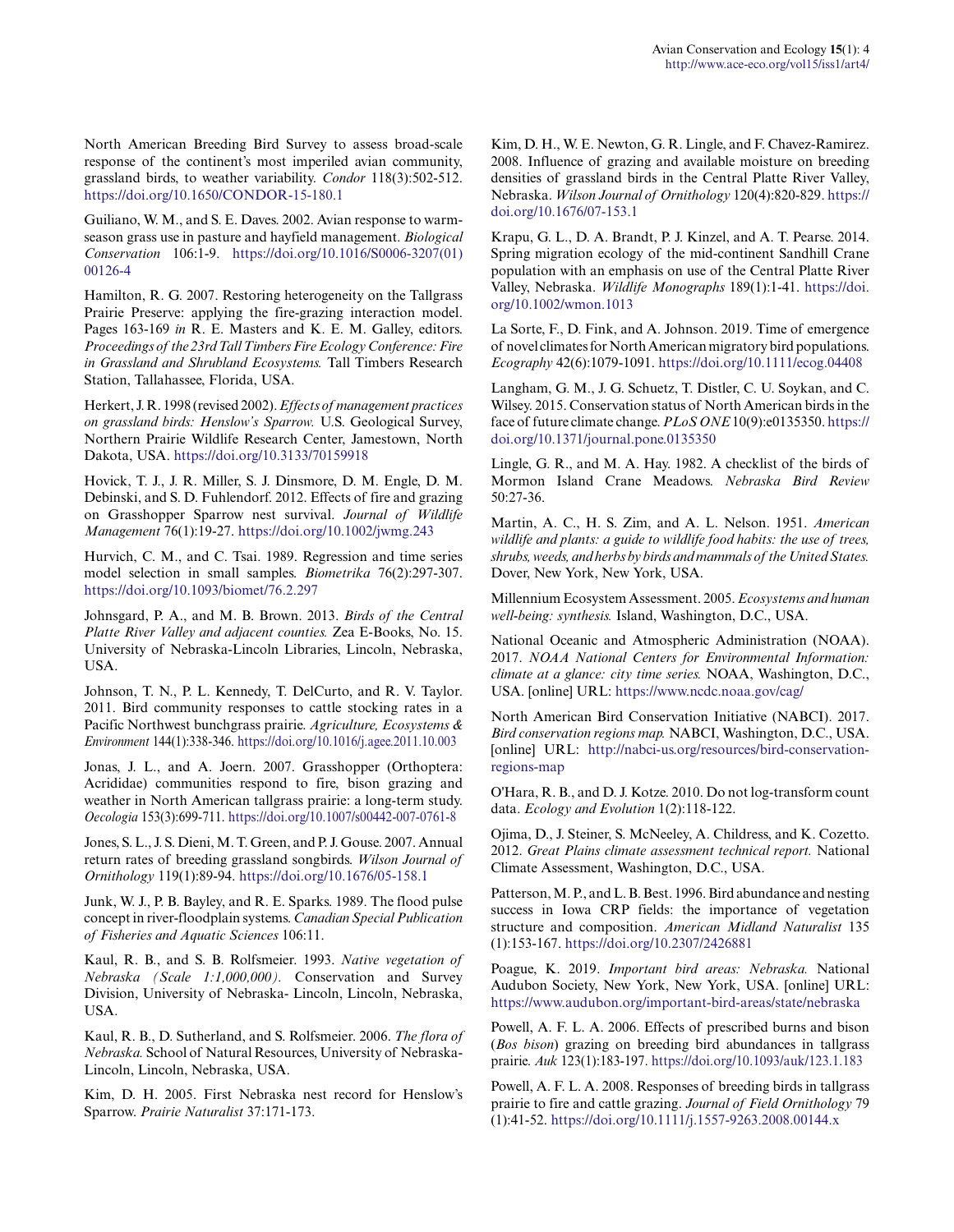Pyle, P. 1997. *Identification guide to North American Birds.* Slate Creek Press, Bolinas, California, USA.

R Core Team. 2017. *R: A language and environment for statistical computing.* R Foundation for Statistical Computing, Vienna, Austria.

Rahmig, C. J., W. E. Jensen, and K. A. With. 2009. Grassland bird responses to land management in the largest remaining tallgrass prairie. *Conservation Biology* 23(2):420-432. [https://doi.](https://doi.org/10.1111/j.1523-1739.2008.01118.x) [org/10.1111/j.1523-1739.2008.01118.x](https://doi.org/10.1111/j.1523-1739.2008.01118.x)

Reinking, D. L. 2005. Fire regimes and avian responses in the central tallgrass prairie. *Studies in Avian Biology* 30:116-126.

Rickletts, T. H., E. Dinerstein, K. M. Carney, R. Abell, and S. Walters. 1999. *Terrestrial ecoregions of North America.* Island, Washington, D.C., USA.

Ripple, W. J., C. Wolf, T. M. Newsome, M. Galetti, M. Alamgir, E. Crist, M. I. Mahmoud, and W. F. Laurance. 2017. World scientists' warning to humanity: a second notice. *Bioscience* 67 (12):1026-1028.<https://doi.org/10.1093/biosci/bix125>

Roberts, A. J., C. W. Boal, and H. A. Whitlaw. 2017. Nesting ecology of grassland birds following a wildfire in the southern Great Plains. *Southwestern Naturalist* 62(1):39-45. [https://doi.](https://doi.org/10.1894/0038-4909-62.1.39) [org/10.1894/0038-4909-62.1.39](https://doi.org/10.1894/0038-4909-62.1.39) 

Rosenberg, K. V., A. M. Dokter, P. J. Blancher, J. R. Sauer, A. C. Smith, P. A. Smith, J. C. Stanton, A. Panjabi, L. Helft, M. Parr, and P. P. Marra. 2019. Decline of the North American avifauna. *Science* 366(6461):120-124.<https://doi.org/10.1126/science.aaw1313>

Rosenberg, K. V., J. A. Kennedy, R. Dettmers, R. P. Ford, D. Reynolds, J. D. Alexander, C. J. Beardmore, P. J. Blancher, R. E. Bogart, G. S. Butcher, A. F. Camfield, A. Couturier, et al. 2016. *Partners in Flight Landbird Conservation Plan: 2016 revision for Canada and continental United States.* Partners in Flight Science Committee.

Ruth, J. M. 2015. *Status assessment and conservation plan for the Grasshopper Sparrow (*Ammodramus savannarum*).* Version 1.0. U.S. Fish and Wildlife Service, Lakewood, Colorado, USA.

Samson, F. B., F. L Knopf, and W. R. Ostlie. 2004. Great Plains ecosystems: past, present, and future. *Wildlife Society Bulletin* 32 (1):6-15. [https://doi.org/10.2193/0091-7648\(2004\)32\[6:GPEPPA\]](https://doi.org/10.2193/0091-7648(2004)32[6:GPEPPA]2.0.CO;2) [2.0.CO;2](https://doi.org/10.2193/0091-7648(2004)32[6:GPEPPA]2.0.CO;2)

Saracco, J. F., R. B. Siegel, L. Helton, S. L. Stock, and D. F. DeSante. 2019. Phenology and productivity in a montane bird assemblage: trends and responses to elevation and climate variation. *Global Change Biology* 25(3):985-996. [https://doi.](https://doi.org/10.1111/gcb.14538) [org/10.1111/gcb.14538](https://doi.org/10.1111/gcb.14538) 

Sauer J. R., J. E. Hines, J. E. Fallon, and K. L. Pardieck. 2014. *The North American Breeding Bird Survey, results and analysis 1966−2013.* Version 01.30.2015. U.S. Geological Survey Patuxent Wildlife Resource Center, Laurel, Maryland, USA.

Schlaepfer M. A., M. C. Runge, and P. W. Sherman. 2002. Ecological and evolutionary traps. *Trends in Ecology & Evolution* 17:474-480. [https://doi.org/10.1016/S0169-5347\(02\)02580-6](https://doi.org/10.1016/S0169-5347(02)02580-6) 

Sharpe, R. S., W. R. Silcock, and J. G. Jorgensen. 2001. *Birds of Nebraska: their distribution & temporal occurrence.* University of Nebraska Press, Lincoln, Nebraska, USA.

Silcock, W. R., and J. G. Jorgensen. 2018. Grasshopper Sparrow (*Ammodramus savannarum*), Version 1.0. In *Birds of Nebraska - Online.* <https://birds.outdoornebraska.gov/grasshopper-sparrow/>

Sohl, T., J. Dornbierer, and S. Wika. 2019. Linking landscapes and people - projecting the future of the Great Plains. *Rangelands* 41(2):79-87. <https://doi.org/10.1016/j.rala.2018.12.001>

Sutter, B., and G. Ritchison. 2005. Effects of grazing on vegetation structure, prey availability, and reproductive success of Grasshopper Sparrows. *Journal of Field Ornithology* 76:345-351. <https://doi.org/10.1648/0273-8570-76.4.345>

Swengel, S. R., and A. B. Swengel. 2001. Relative effects of litter and management on grassland bird abundance in Missouri, USA. *Bird Conservation International* 11:113-128. [https://doi.](https://doi.org/10.1017/S095927090100020X) [org/10.1017/S095927090100020X](https://doi.org/10.1017/S095927090100020X) 

Teague, W. R., S. L. Dowhower, and J. A. Waggoner. 2004. Drought and grazing patch dynamics under different grazing management. *Journal of Arid Environments* 58(1):97-117. [https://](https://doi.org/10.1016/S0140-1963(03)00122-8) [doi.org/10.1016/S0140-1963\(03\)00122-8](https://doi.org/10.1016/S0140-1963(03)00122-8) 

Thogmartin, W. E., M. G. Knutson, and J. R. Sauer. 2006. Predicting regional abundance of rare grassland birds with a hierarchical spatial count model. *Condor* 108(1):25-46. [https://](https://doi.org/10.1093/condor/108.1.25) [doi.org/10.1093/condor/108.1.25](https://doi.org/10.1093/condor/108.1.25) 

Touma, D., M. Ashfaq, M. Nayak, S. C. Kao, and N. Diffenbaugh. 2015. A multi-model and multi-index evaluation of drought characteristics in the 21st century. *Journal of Hydrology* 526:196-207. <https://doi.org/10.1016/j.jhydrol.2014.12.011>

Van Horne, B. 1983. Density as a misleading indicator of habitat quality. *Journal of Wildlife Management* 47(4):893-901. [https://](https://doi.org/10.2307/3808148) [doi.org/10.2307/3808148](https://doi.org/10.2307/3808148) 

Vickery, P. D. 1996. Grasshopper Sparrow (*Ammodramus savannarum*), version 2.0. *In* A. F. Poole and F. B. Gill, editors. *The birds of North America.* Cornell Lab of Ornithology, Ithaca, New York, USA. <https://doi.org/10.2173/bna.239>

Vickery, P. D., P. L. Tubaro, J. M. C. Silva, B. G. Peterjohn, J. R. Herkert, and R. B. Cavalcanti. 1999. Conservation of grassland birds in the Western Hemisphere. *Studies in Avian Biology* 19:2-26.

Williams, G. P. 1978. The case of the shrinking channels: the North Platte and Platte Rivers in Nebraska. *Circulars of the United States Geological Survey* 781:48. [https://doi.org/10.3133/](https://doi.org/10.3133/cir781) [cir781](https://doi.org/10.3133/cir781)

Willson, G. D., and J. Stubbendieck. 2000. A provisional model for smooth brome management in degraded tallgrass prairie. *Ecological Restoration* 18(1):34-38. [https://doi.org/10.3368/](https://doi.org/10.3368/er.18.1.34) [er.18.1.34](https://doi.org/10.3368/er.18.1.34) 

Winter, M., D. H. Johnson, and J. A. Shaffer. 2005. Variability in vegetation effects on density and nesting success of grassland birds. *Journal of Wildlife Management* 69(1):185-197. [https://doi.](https://doi.org/10.2193/0022-541X(2005)069<0185:VIVEOD>2.0.CO;2) [org/10.2193/0022-541X\(2005\)069<0185:VIVEOD>2.0.CO;2](https://doi.org/10.2193/0022-541X(2005)069<0185:VIVEOD>2.0.CO;2)